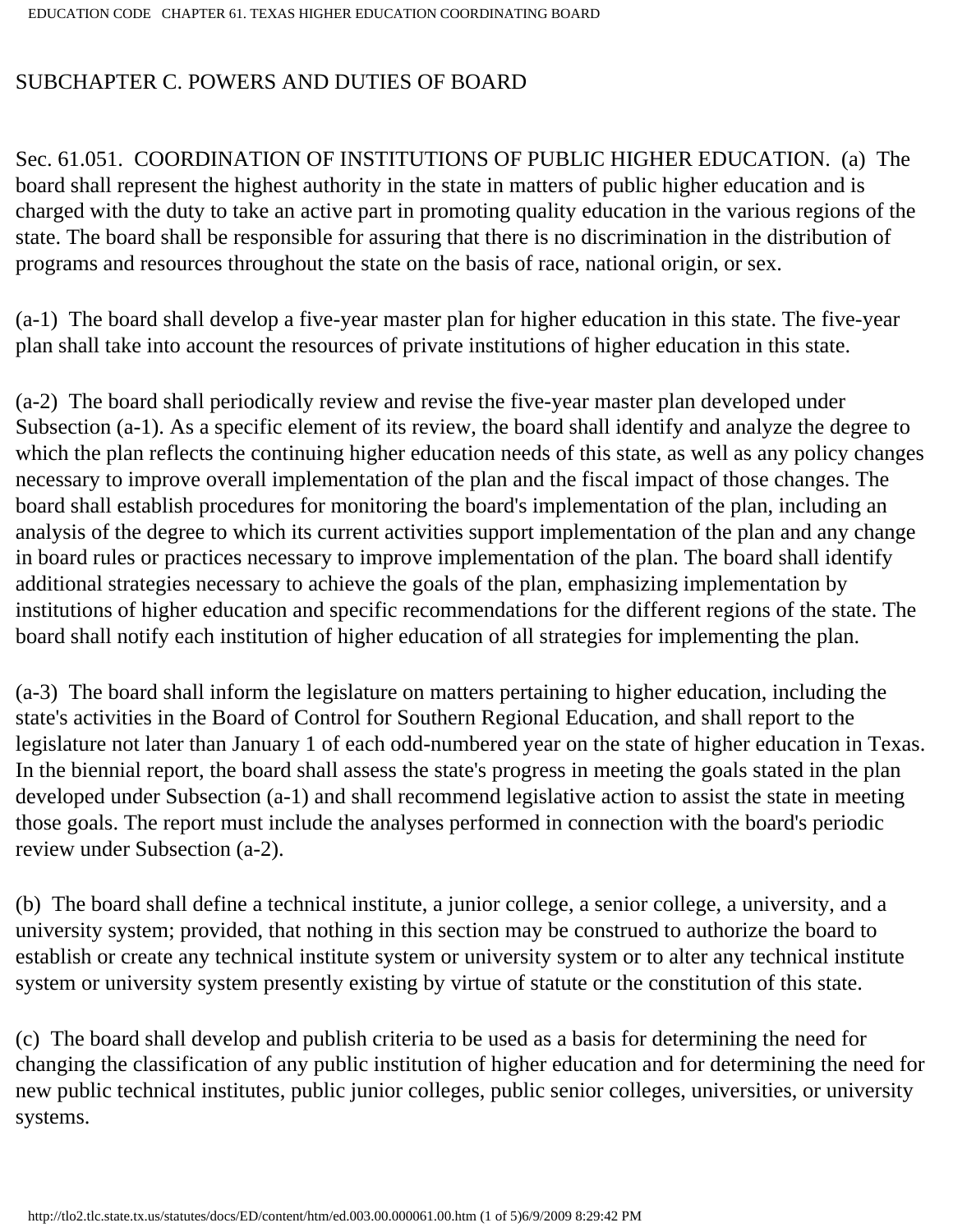EDUCATION CODE CHAPTER 61. TEXAS HIGHER EDUCATION COORDINATING BOARD

(d) The board shall develop, after direct consultation with the governing board of the institution and after providing a forum for a public hearing, the role and mission for each public institution of higher education in Texas. The board shall hear applications from the institutions for changes in role and mission and make changes necessary to update the role and mission statements of each institution. The board shall adopt by rule the criteria to be used in reviewing the role and mission statements. The board, after direct consultation with the governing board of the institution and after providing the forum for a public hearing, may prescribe by rule maximum enrollment limits for such institution. In setting maximum enrollment limits, the board shall take into account any financial hardship such enrollment limits might cause qualified Texas residents seeking a higher education. The governing board of each institution shall determine the maximum enrollment limits for any department, school, degree program, or certificate program at the institution.

(e) The board shall review periodically the role and mission statements, the table of programs, and all degree and certificate programs offered by the public institutions of higher education to assure that they meet the present and future needs of the state and the counties in which they are located. The board's review shall be performed at least every four years and shall involve the chairperson of the institution's board of regents. The board shall also order the initiation, consolidation, or elimination of degree or certificate programs where that action is in the best interest of the public institutions themselves or the general requirements of the State of Texas, the counties in which they are located, or when that action offers hope of achieving excellence by a concentration of available resources. No new department, school, degree program, or certificate program may be added at any public institution of higher education except with specific prior approval of the board. The board may authorize an institution to continue a doctoral program that is inconsistent with the role and mission of the institution if the program was in existence on September 1, 1987, and the board determines that continuation of the program is warranted.

(f) The board shall encourage and develop new certificate programs in technical and vocational education in Texas public technical institutes and public community colleges as the needs of technology and industry may demand and shall recommend the elimination of such programs for which a need no longer exists. The board shall conduct a review of the certificate programs at least every four years or on the request of the Texas Workforce Investment Council and shall terminate a program that does not meet performance review standards and other criteria established by the board. The board shall assume the leadership role and administrative responsibilities for state level administration of postsecondary technical-vocational education programs in Texas public community colleges, public technical institutes, and other eligible public postsecondary institutions. The board shall ensure that standardized minimum technical and skill-specific competency and performance standards for each workforce education program, as developed by the Texas Workforce Investment Council, are used in the board's review, approval, or disapproval of a vocational and technical program financed by state and federal funds.

(g) The board shall develop and promulgate a basic core of general academic courses which shall be freely transferable among all public institutions of higher education in Texas which are members of recognized accrediting agencies on the same basis as if the work had been taken at the receiving institution. The board shall develop and implement policies to provide for the free transferability of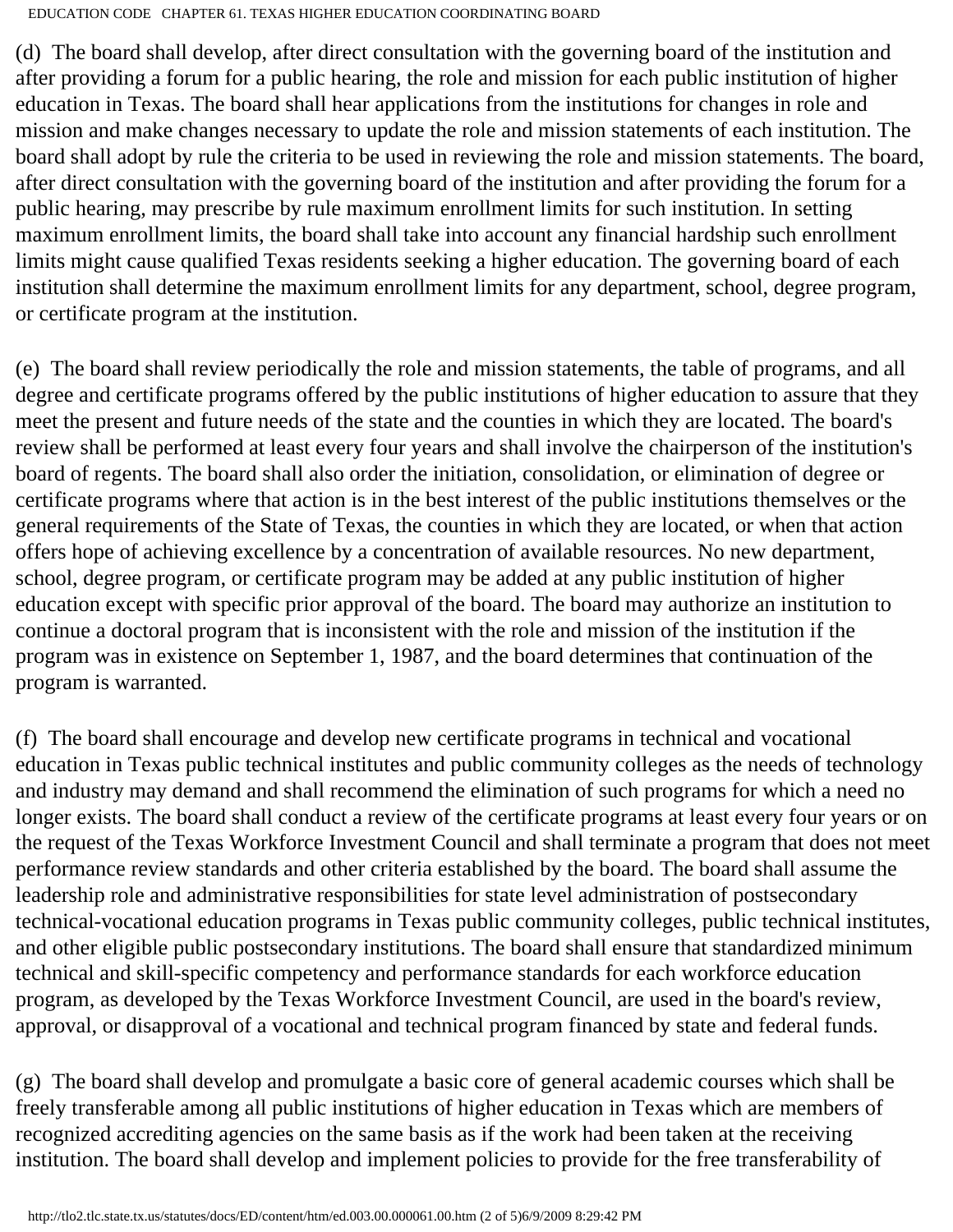EDUCATION CODE CHAPTER 61. TEXAS HIGHER EDUCATION COORDINATING BOARD

lower division course credit among institutions of higher education.

(h) The board shall make continuing studies of the needs of the state for research and designate the institutions of higher education to perform research as needed. The board shall also maintain an inventory of all institutional and programmatic research activities being conducted by the various institutions, whether state-financed or not. Once a year, on dates prescribed by the board, each institution of higher education shall report to the board all research conducted at that institution during the last preceding year. All reports required by this subsection shall be made subject to the limitations imposed by security regulations governing defense contracts for research.

(i) The board shall develop and periodically revise a long-range statewide plan to provide information and guidance to policy makers to ensure that institutions of higher education meet the current and future needs of each region of this state for higher education services and that adequate higher education services at all levels are reasonably and equally available to the residents of each region of this state. The board in developing the plan shall examine existing undergraduate, graduate, professional, and research programs provided by institutions of higher education and identify the geographic areas of this state that, as a result of current population or projected population growth, distance from other educational resources, economic trends, or other factors, have or are reasonably likely to have in the future significantly greater need for higher education services than the services currently provided in the area by existing institutions of higher education. The board shall also consider the higher education services provided by private and independent institutions of higher education in developing the plan. The board shall identify as specifically as practicable the programs or fields of study for which an area has or is projected to have a significant unmet need for services. In determining the need for higher educational services in an area, the board shall consider the educational attainment of the current population and the extent to which residents from the area attend institutions of higher education outside of the area or do not attend institutions of higher education. The board shall include in the plan specific recommendations, including alternative recommendations, for administrative or legislative action to address an area's unmet need for higher educational services as efficiently as possible. Not later than November 1 of each even-numbered year, the board shall deliver to the governor, lieutenant governor, and legislature a report of the current long-range plan developed under this section.

(j) No off-campus courses for credit may be offered by any public technical institute, public community college, or public college or university without specific prior approval of the board. However, any of those institutions may offer a distance learning course approved by the board with no in-state geographic restrictions if the course is within the approved curriculum of the institution. To facilitate the delivery of courses by distance learning and to improve access to those courses, the board shall encourage collaborative efforts to make the benefits of computer access to educational opportunities widely available. The board shall maintain a central informational resource accessible to the general public that provides information relating to distance learning courses and programs offered for credit by institutions of higher education and information including computer links, addresses, or other directions to assist an interested person to obtain additional information directly from the appropriate institution. The board may not prohibit a public junior college district from offering a course for credit outside the boundaries of the junior college district when such course has met the requirements for approval as adopted by the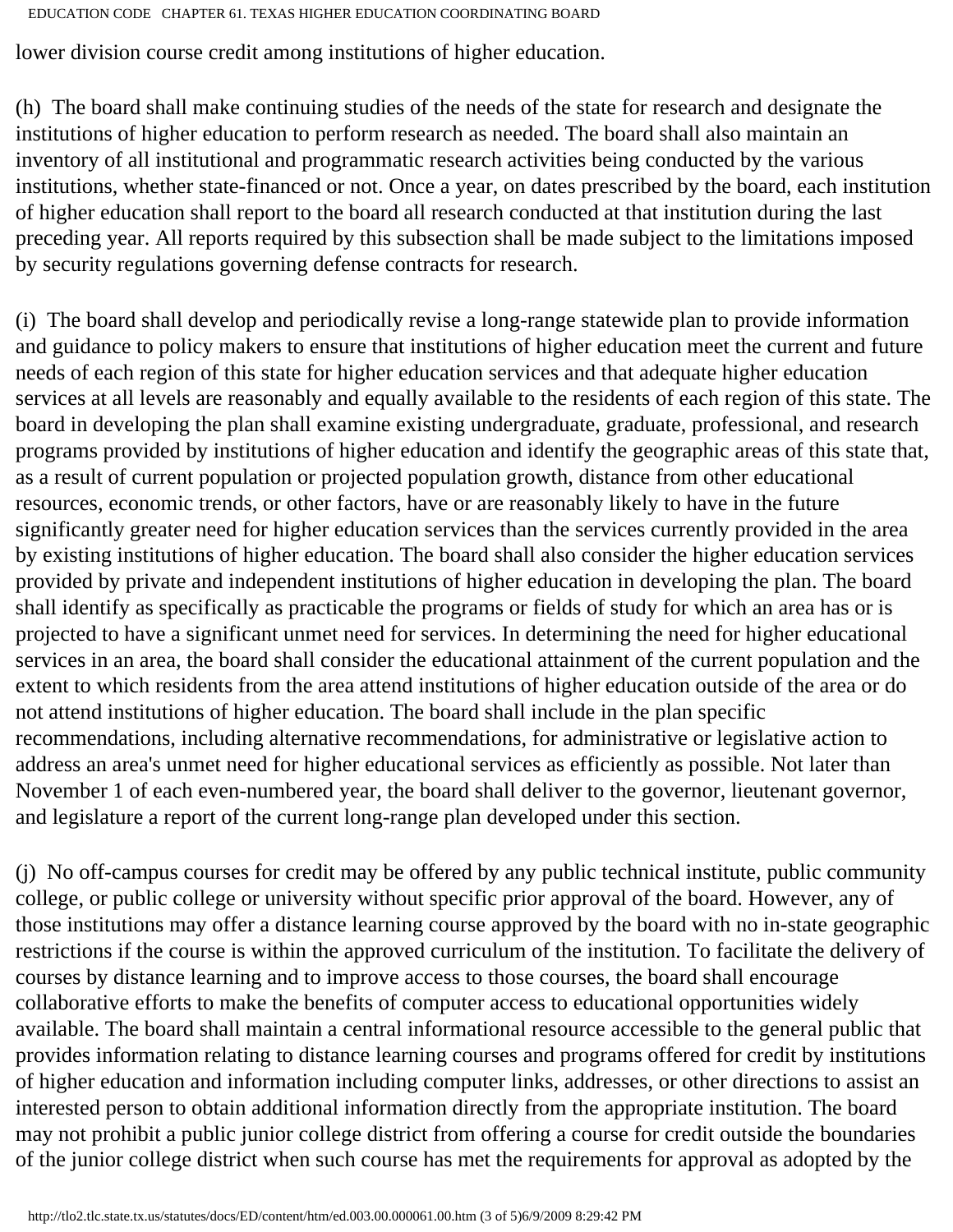EDUCATION CODE CHAPTER 61. TEXAS HIGHER EDUCATION COORDINATING BOARD

board. The board shall establish regulations for the coordination of credit activities of adult and continuing education by public technical institutes, public community colleges, or public colleges and universities.

(k) The board shall establish and maintain a management information system that includes the presentation of uniform statistical information that is appropriate to planning, financing, and decisionmaking rather than regulation.

(l) The board shall advise and offer technical assistance on the request of any institution or system administration.

(m) The board shall publish and distribute materials on admission policies, transferable courses among institutions, financial assistance programs, and other matters of interest to persons choosing an institution in which to enroll. It is the intent of the legislature that materials distributed under this subsection be designed to promote and encourage students to complete high school coursework and aspire to their highest potential by obtaining a degree or certificate from an institution of higher education.

(n) The board shall develop guidelines for institutional reporting of student performance.

(o) The board shall encourage cooperative programs and agreements among institutions of higher education, including, among others, programs and agreements relating to degree offerings, research activities, and library and computer sharing.

(p) The board shall administer trusteed funds, grant programs, research competition awards, and other funds and programs as directed by the legislature.

(q) The board shall develop a statewide telecommunications network among institutions of higher education for integrated teaching and data transmission and computation, but only to the extent that the telecommunications services are not available through a system of telecommunications services established for state agencies generally.

(r) The board shall conduct a review of all doctoral programs offered at institutions of higher education. The review shall consider:

- (1) program quality;
- (2) demand for the degree program;
- (3) number of graduates;
- (4) geographic distribution of doctoral degree programs;